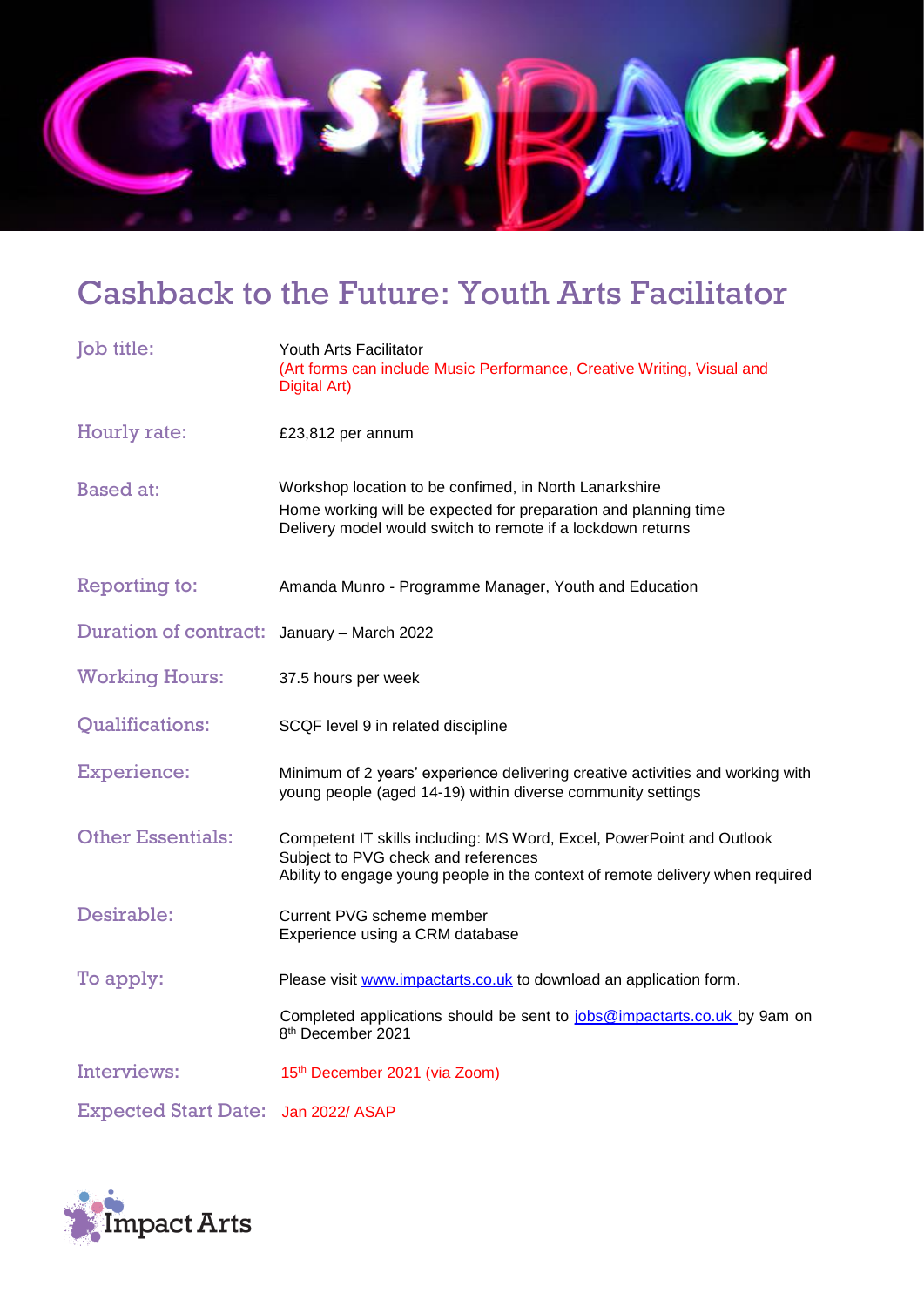

In all our work, Impact Arts aims to tackle the inequalities that exist in Scotland and to ensure everyone has equal opportunity. We encourage all applications for this post, particularly from those who are currently under-represented in the creative and arts sectors. Impact Arts welcomes all people no matter their age, race, gender, sex, sexual orientation, religion or belief, class, cultural background, disability, marital status, pregnancy or maternity status.

We want to make sure that process barriers do not get in the way of applicants, so if you have any accessibility needs in regards to any parts of this process (or want to discuss alternative ways to show your skills and relevant experience), please get in touch.

#### **Company Values**

As a team of people we share the following values:



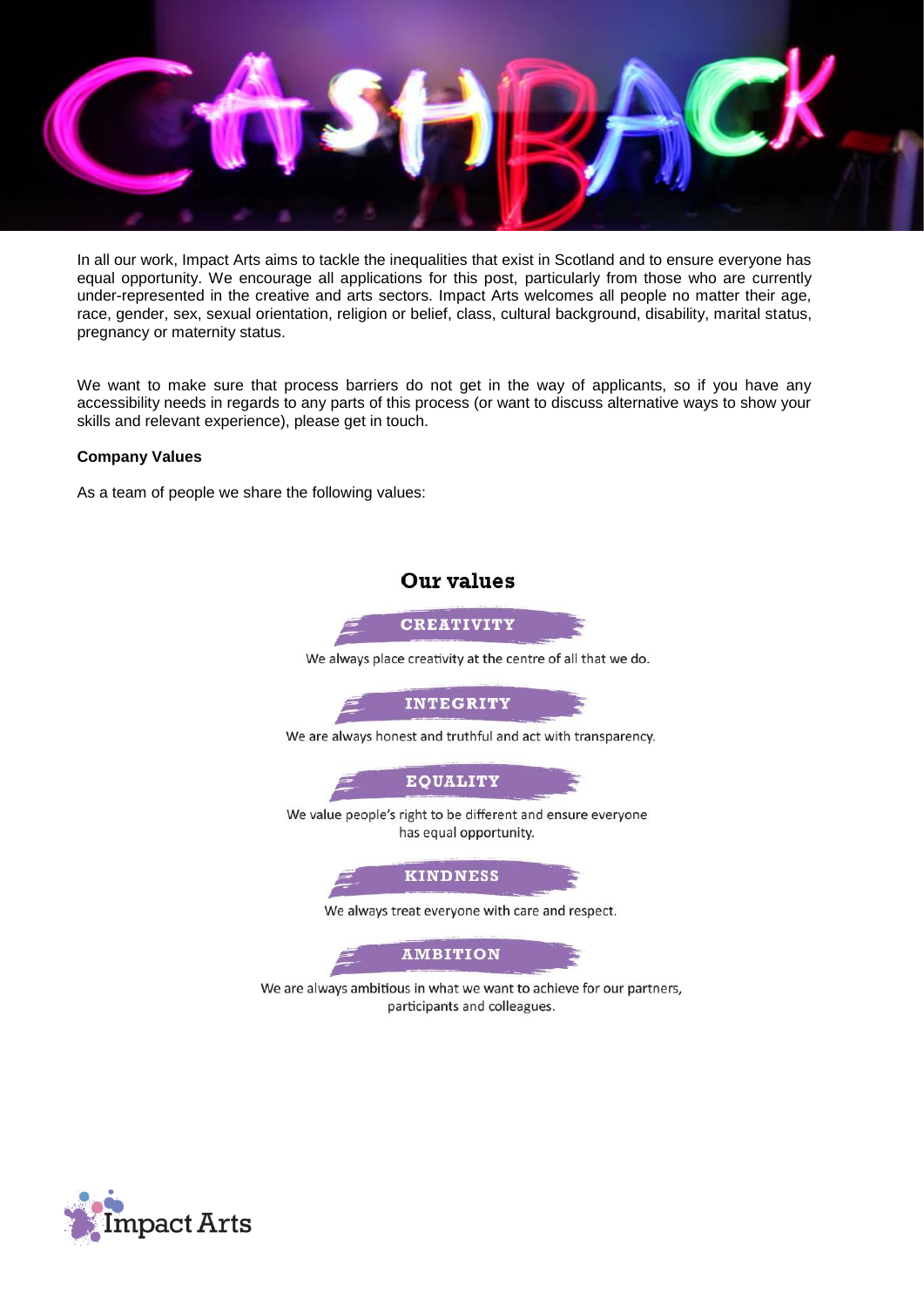

### **What We Do**

Established in 1994, Impact Arts is a national arts organisation which tackles inequalities in Scotland through creative engagement. We envisage a Scotland where everyone values and benefits from the power of creativity to transform lives.

Our strategic objectives are:

- We will transform Children and Young People's lives through impactful arts and creativity.
- We will grow Communities to become stronger and empowered through creative engagement.
- We will support Older People the opportunity to take part in life enriching arts and creativity.

We place innovation, enterprise and creativity alongside outstanding delivery, sound management and a strong ethos of partnership to tackle society's big issues. Our talented in-house and freelance artists across Scotland and beyond ensure that our artistic programmes, exhibitions, performances and events are of the highest quality. We exist to inspire creativity in people and regenerate our communities through a deep and rewarding relationship with the arts.

We have over 50 staff and 100 freelance artists working on services across Central Scotland with our Head Office in Glasgow. We work with multiple partners and funders all with a strong ethos #artchangeslives. We are supported on an annual basis by over 40 funders including Scottish Government, CashBack for Communities, Skills Development Scotland, National Lottery Community Fund, Life Changes Trust and a range of other foundations and trusts.

# **Our Impact**

Our 2019/20 figures:

# **A Year in Numbers**

# people engaged in

creative activity with

Impact Arts: projects,

events & exhibitions.

Impact Arts

people participanted in people attended events creative projects led by as audience members

69

of children showed improved confidence and self-esteem

of older participants reported an improvement in their quality of life

people participated in community projects

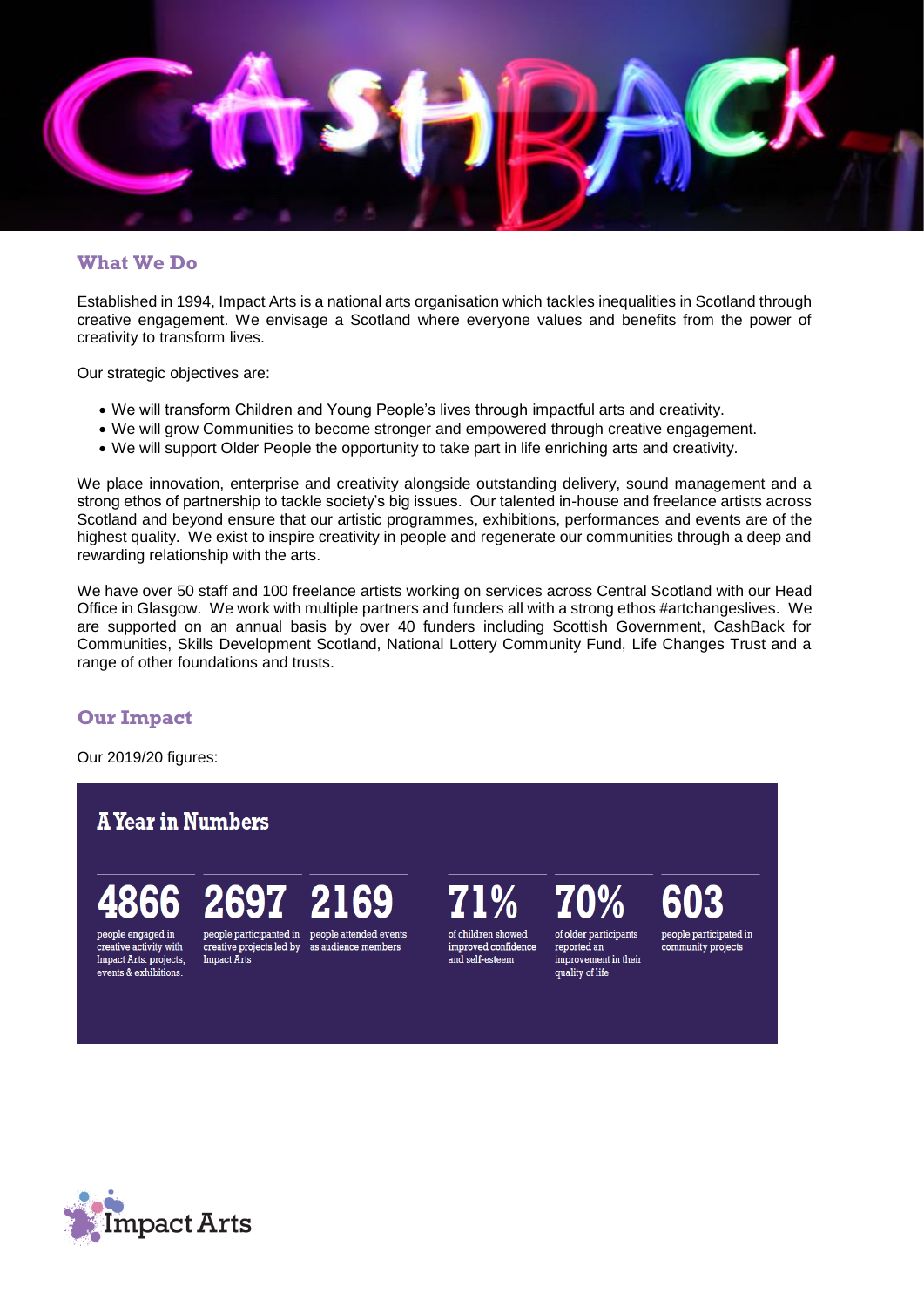

# **Purpose**

#### **About Cashback to the Future:**

Funded for 3 years by Phase 5 of the Scottish Government's CashBack for Communities fund, CashBack to the Future will work intensively in communities across Scotland, focussing on participation in areas of multideprivation where young people (14-19 years) can actively contribute to local community regeneration throughout a year round hub programme of creative activities. Creative output is designed and steered by the participants.

- Is a celebration of young people and their creativity
- Uses a variety of art forms, including visual art, digital art, performance and music.
- Empowers young people to gain increased confidence, social and communication skills, teamwork and creative skills
- Encourages young people to stay in education or training
- Enables young people to work towards their Dynamic Youth Award

#### **About the team:**

Cashback to the Future is a large scale intensive programme, and as such Impact Arts will employ a number of existing and new arts and youth professionals to work on the project. Programme Managers will oversee and support:

- Youth Arts Facilitators
- Youth Workers
- Programme Coordinators
- Opportunities Coordinator

Additional central support will be available through Impact Arts' administrative and operational teams (Database, Finance and HR).

#### **The role:**

Your role is to design and deliver high quality and structured workshops, in line with the programme's objectives and themes.

Youth Arts Facilitators will engage with small groups of young people (up to 15) in their chosen art form, and use their expertise to facilitate young people's expressive aspirations. Throughout the collaborative process, the team will encourage young people to try new experiences, leading towards a quality creative outcome. Young people will be supported to create a final showcase or output with a celebration event eg. exhibition / performance sharing / print launch.

Please note: In line with the Scottish Governments indicative route map this project can be delivered face to face currently. If required, we may have to quickly revert to digital delivery, so please keep this in mind when planning workshops

Suggested, (but not exhaustive) methods of engagement if delivery is virtual:

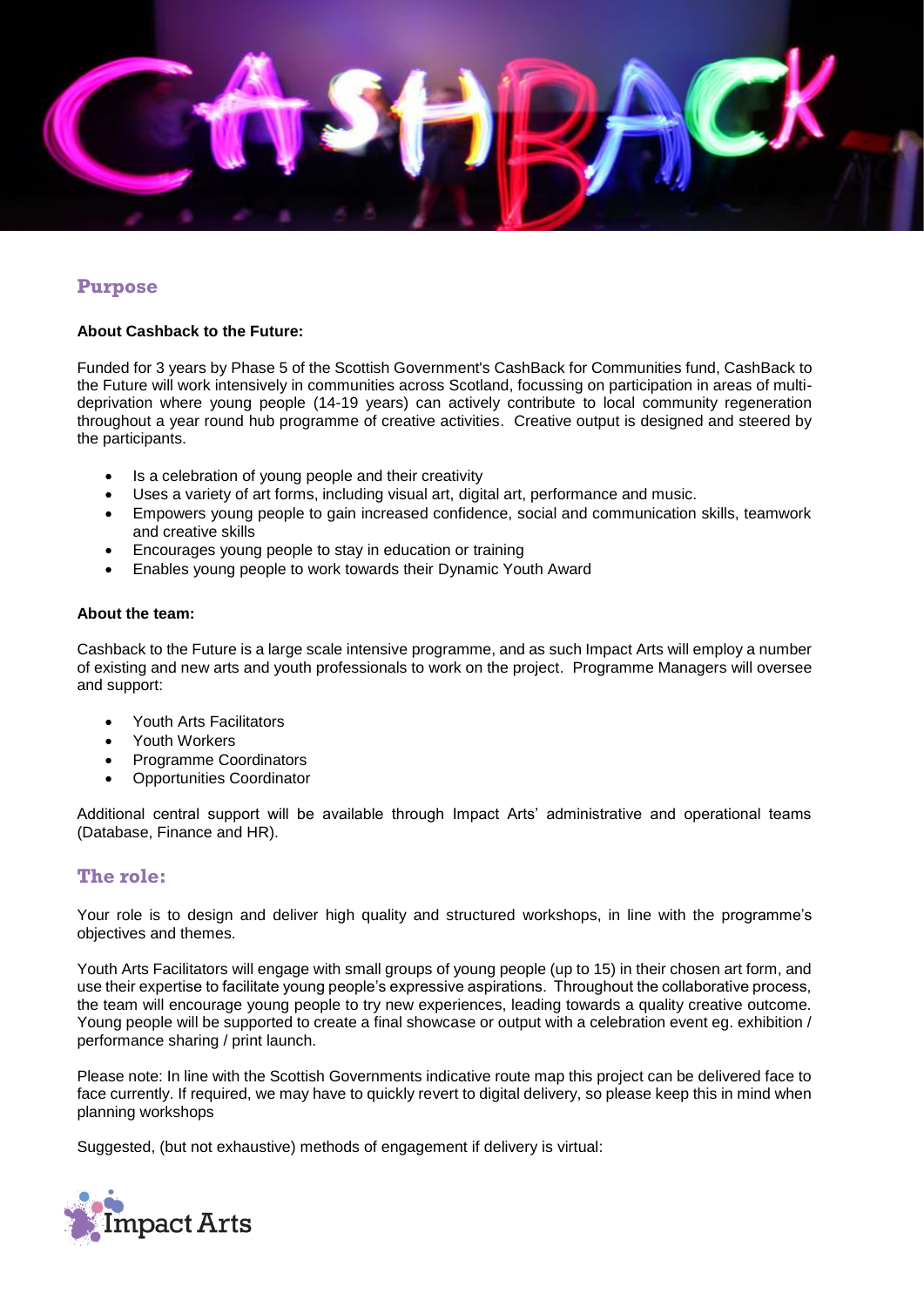

- Packs of art materials & 'how to guides' delivered to young people's homes
- Online small group tutorials encouraging young people to work through a specific activity
- Facebook/ Instagram 'live' sessions which young people can anonymously connect with without the pressure of face to face video links – something that current feedback from young people has highlighted as important
- Weekly fun group sessions for young people to come together and feel part of a community

Youth Workers will provide additional support for young people and will work closely with artists to ensure our young people engage, are supported and go on to achieve positive outcomes eg. continued school engagement, starting college, training courses or employment..

Referrals to our Cashback projects come through a variety of partner organisations including: education; social work; health (CAMHS and primary health care providers e.g. community nurses / GP's); voluntary organisations (e.g. Barnardo's, Includem impact); and Police Scotland. Participants will come from a variety of backgrounds, and engagement with young people will focus on removing barriers to participation, education, employment, and training.

Both in person or virtually you will lead and support two groups of up to 15 young people to create a series of artworks and creative outcomes. The artworks can be presented in a final showcase event. While the showcase is an important event for the young people as a chance to show off their hard work to friends and family, for Impact Arts the experiences of the young people and their personal development (learning new skills, gaining confidence, making friends, etc.) is much more important than the final showcase.

You will be inspiring young people through your own skillset in music, performance, creative writing, visual or digital art.

You must have the experience and ability to work with young people with challenging behaviour, those experiencing social anxiety and/or mental health issues.

You will need to build into your delivery plans methods for evaluating the outcomes that we are required to achieve which include:

- Increased confidence & resilience
- Improved health & wellbeing
- Improved behaviour

You will have an amount of planning and evaluation time. This time is to be used to create workshop plans, researching community links and partnership opportunities, arrange guest speakers, as well as collating marketing content, project reports and recording project outcomes.

# **Main Responsibilities:**

#### **Delivery**

- Design and deliver high quality, dynamic workshops that consider our CashBack outcomes and Impact Arts' Aims and Objectives, as well as the views and interests of the young people
- Be responsible for the personal development of the young people on the programme
- Create workshop plans
- Research community links and partnership opportunities

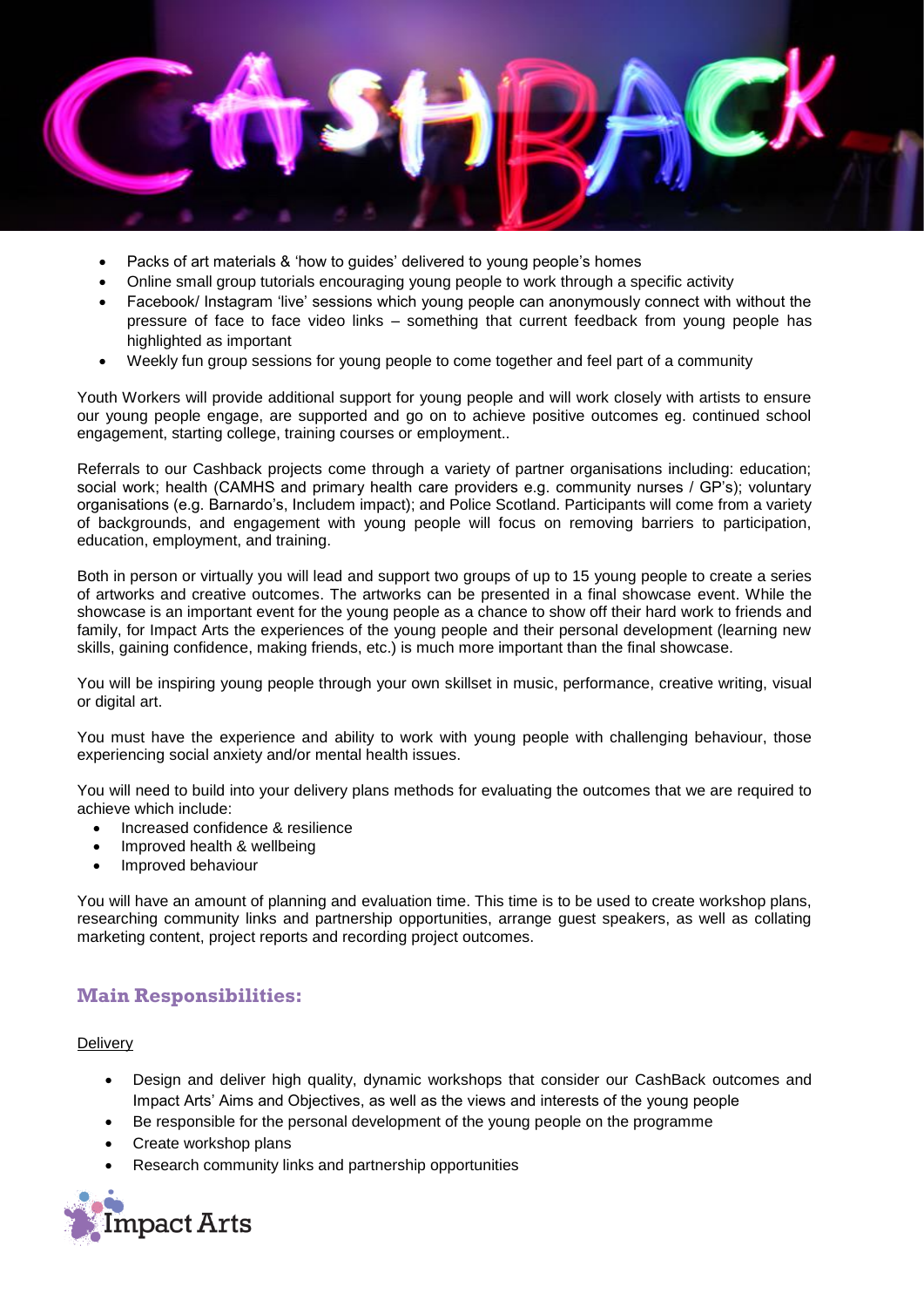

- Work alongside Programme Coordinator to collate marketing content for Comms team
- Work closely with the Youth Worker to achieve positive outcomes for the young people on the programme
- Liaise with the Opportunities Coordinator to support young people's progressions onto further education, employment or training
- Adhere to Impact Arts' Child Protection Policy and Procedures and highlight any child protection concerns to the Designated Child Protection Officers.
- Lead on high quality final output for the group, with celebration/showcase event
- Source materials in partnership with Programme Coordinator and work to budget provided
- Regularly update and report to Programme Coordinators and/or Programme Manager to ensure targets and outcomes are being met and to raise any concerns
- Develop a relationship with young people based on respect and trust, ensuring they have a safe place to develop their identity and place in society

#### Evaluation

- Produce detailed weekly evaluation reports on the young people's engagement and development
- Write delivery reports outlining work achieved
- Work with our external evaluators to measure how young people are achieving against outcomes

#### **Other**

- Participate in training, meetings and events as required. These meetings may be out of usual working days (eg. Monday/Tuesdays), but dates will be provided in advance and TOIL can be approved out of allocated admin time
- Support Programme Coordinator with referrals to the service as well as any associated administrative tasks (including CRM administration) when required
- Support and promote Impact Arts' Values
- Carry out any other duties appropriate to the post in line with Impact Arts' needs

# **Technical Skills and Knowledge**

Competent IT skills including MS Word, Excel, PowerPoint and Outlook

Experience of planning and delivering virtual workshops (where virtual delivery is deemed necessary)

# **Personal Skills and Qualities**

Excellent people and interpersonal skills

Ability to work as a team and on own initiative

Ability to work to deadlines and be punctual